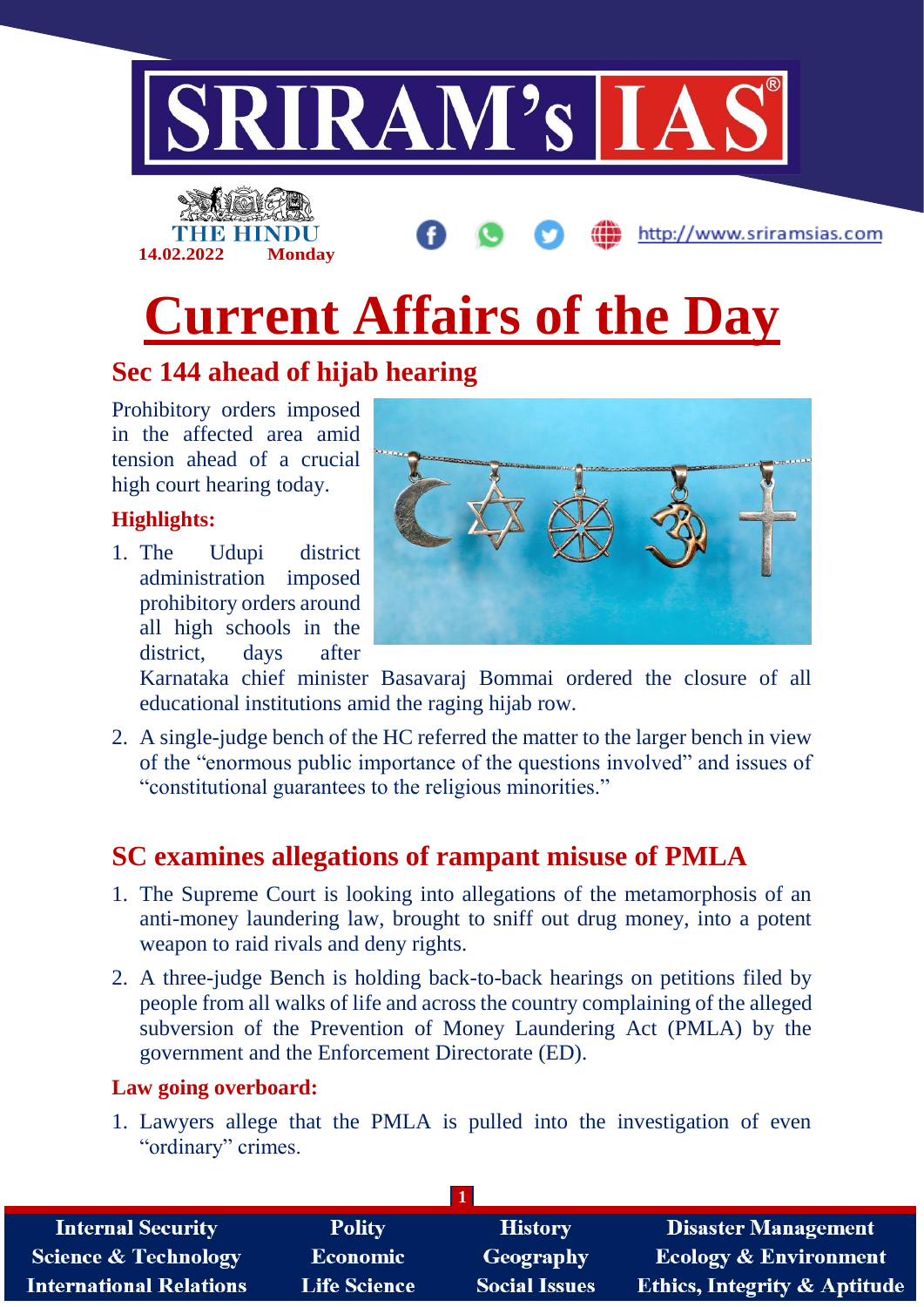

- 2. The ED could just walk into anybody's house. In all this, the fundamental purpose of the PMLA to investigate the conversion of "illegitimate money into legitimate money" was lost.
- 3. Lawyers reminded that the PMLA was enacted in response to India's global commitment (including the Vienna Convention) to combat the menace of money laundering. Instead, he said, rights have been "cribbed, cabined and confined".
- 4. "PMLA was a comprehensive penal statute to counter the threat of money laundering, specifically stemming from trade in narcotics. Currently, the offences in the schedule of the Act are extremely overbroad, and in several cases, have absolutely no relation to either narcotics or organised crime"
- 5. Petitioners pointed out that even the Enforcement Case Information Report  $(ECIR)$  — an equivalent of the FIR — is considered an "internal document" and not given to the accused.
- 6. "The ED treats itself as an exception to these principles and practices [of criminal procedure law] and chooses to register an ECIR on its own whims and fancies on its own file," they argued.
- 7. Pursuant to the registration of the ECIR, the ED begins to summon accused persons and seeks details of all their financial transactions and of their family members. The accused is called upon to make statements that are treated as admissible in evidence.

#### **Accused and witness**

**14.02.2022 Monday**

- 1. The court is also examining submissions that the PMLA does not distinguish between an accused and a witness while summoning them. "Procedure under criminal law makes a distinction between the accused and a witness," lawyers argued.
- 2. The petitioners noted the lack of clarity about the ED's selection of cases to investigate. Petitioners have submitted that discretion exercised under the PMLA should be guided by rule of law. It must not be "arbitrary, vague and fanciful".

| <b>Internal Security</b>        | <b>Polity</b>       | <b>History</b>       | <b>Disaster Management</b>              |  |
|---------------------------------|---------------------|----------------------|-----------------------------------------|--|
| <b>Science &amp; Technology</b> | <b>Economic</b>     | <b>Geography</b>     | <b>Ecology &amp; Environment</b>        |  |
| <b>International Relations</b>  | <b>Life Science</b> | <b>Social Issues</b> | <b>Ethics, Integrity &amp; Aptitude</b> |  |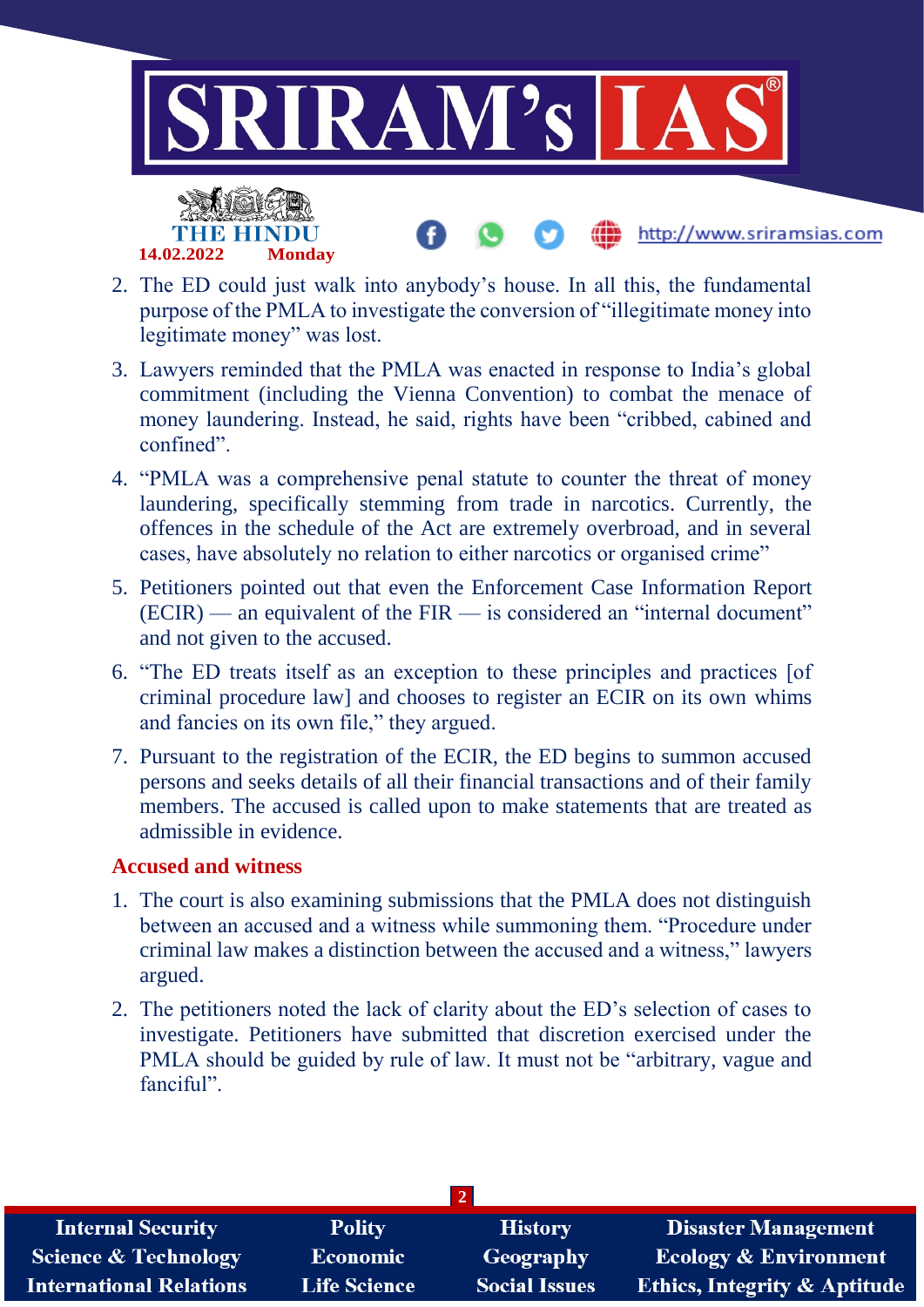

## **CSR spends dip 64% in the pandemic-hit year**

**14.02.2022 Monday**

- 1. Social spending by companies mandated by law plunged by a sharp 64.24% in the pandemic year of 2020-21, official data showed, as contributions towards corporate social responsibility (CSR) slumped to  $\overline{88,828}$  crores compared to ₹24,689 crores spent in the preceding financial year.
- 2. The number of companies engaged in CSR activities dropped by about 93% on an annualised basis at 1,619 in 2020-21, compared to 22,531 a year ago, as per data on the CSR portal of the corporate affairs ministry.
- 3. The disruption caused by the Covid-19 pandemic and challenges in vetting organisations and projects to fund are among the reasons for the fall in CSR spending, experts said. The earmarked funds can be utilised once these obstacles are removed.
- 4. It is mandatory in India for companies with a net worth of at least ₹500 crores, or revenue of ₹1,000 crores, or net profit of ₹5 crores, to spend a minimum of 2% of their average net profit booked in the three preceding financial years on welfare activities.



#### **Reasons:**

1. There could be multiple reasons for the decline in social spending by companies, experts said. The fall in numbers is possible because most of the designated funds are parked in bank accounts for future use.

| <b>Internal Security</b>        | <b>Polity</b>       | <b>History</b>       | <b>Disaster Management</b>              |
|---------------------------------|---------------------|----------------------|-----------------------------------------|
| <b>Science &amp; Technology</b> | Economic            | Geography            | <b>Ecology &amp; Environment</b>        |
| <b>International Relations</b>  | <b>Life Science</b> | <b>Social Issues</b> | <b>Ethics, Integrity &amp; Aptitude</b> |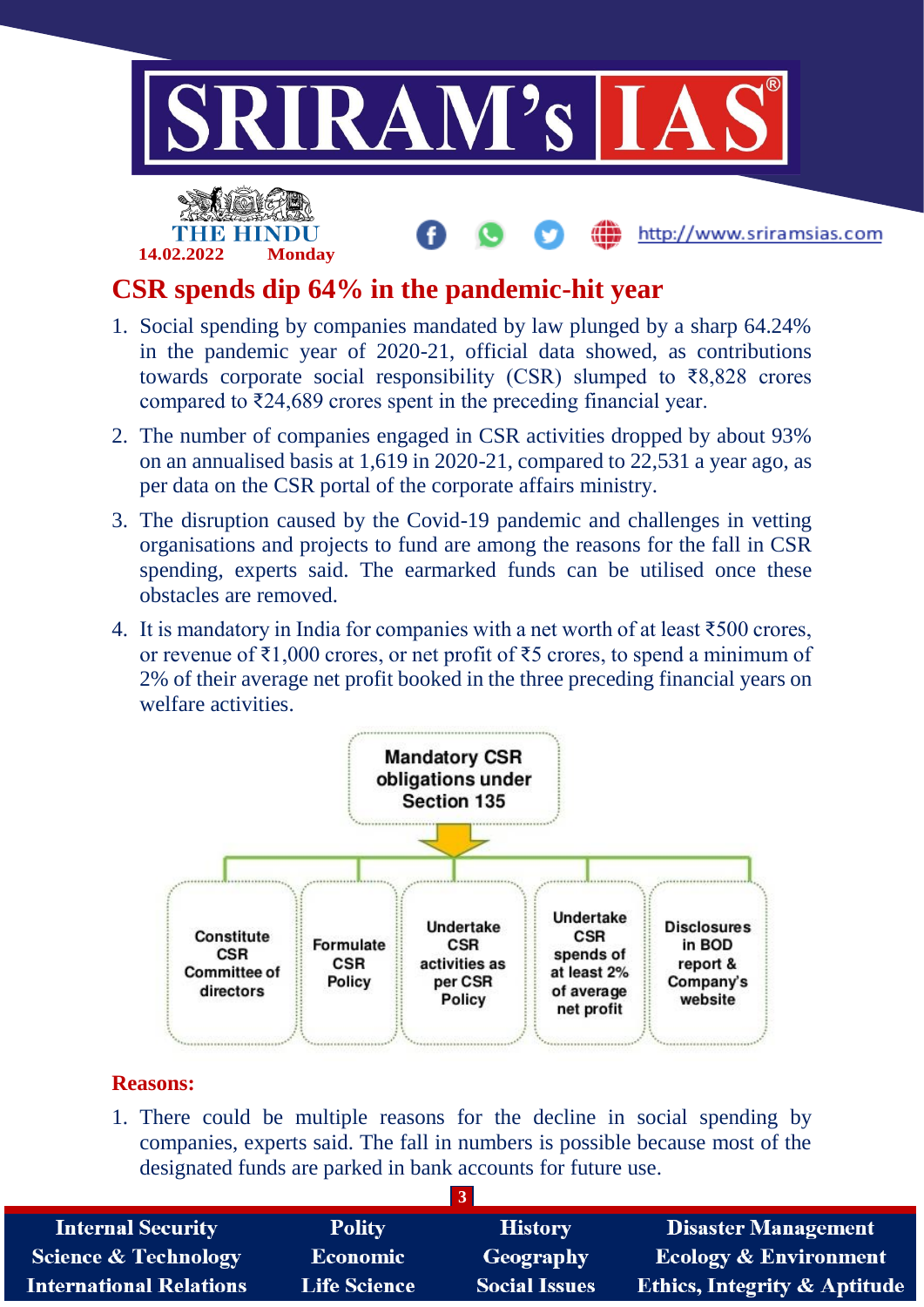

2. Any unspent amount from the CSR budget can be transferred to an appointed bank account within 30 days from the end of a financial year, and can be used within the next three financial years.

**14.02.2022 Monday**

- 3. The spread of Covid-19 in 2020-21 could be another reason. In the previous financial year, during the initial lockdown period of 6-7 months, most CSR funds were re-routed to the PM Covid relief fund, with companies not being able to take up planned on-ground activities.
- 4. CSR compliances are cumbersome, which could have been another reason for the delay.
- 5. Another deterrent that may have impacted the number of companies declining could be the amendments made in January 2021 in the CSR rules under which eligible implementation agencies had to mandatorily register with the government and obtain a CSR registration number before they could accept funds.
- 6. A lot of NGOs got de-listed during the 2019-20 and 2020-21 period and there was a decline in available implementation partners for funding.



**Internal Security Science & Technology International Relations** 

- **Polity Economic Life Science**
- **History** Geography **Social Issues**

**Disaster Management Ecology & Environment Ethics, Integrity & Aptitude**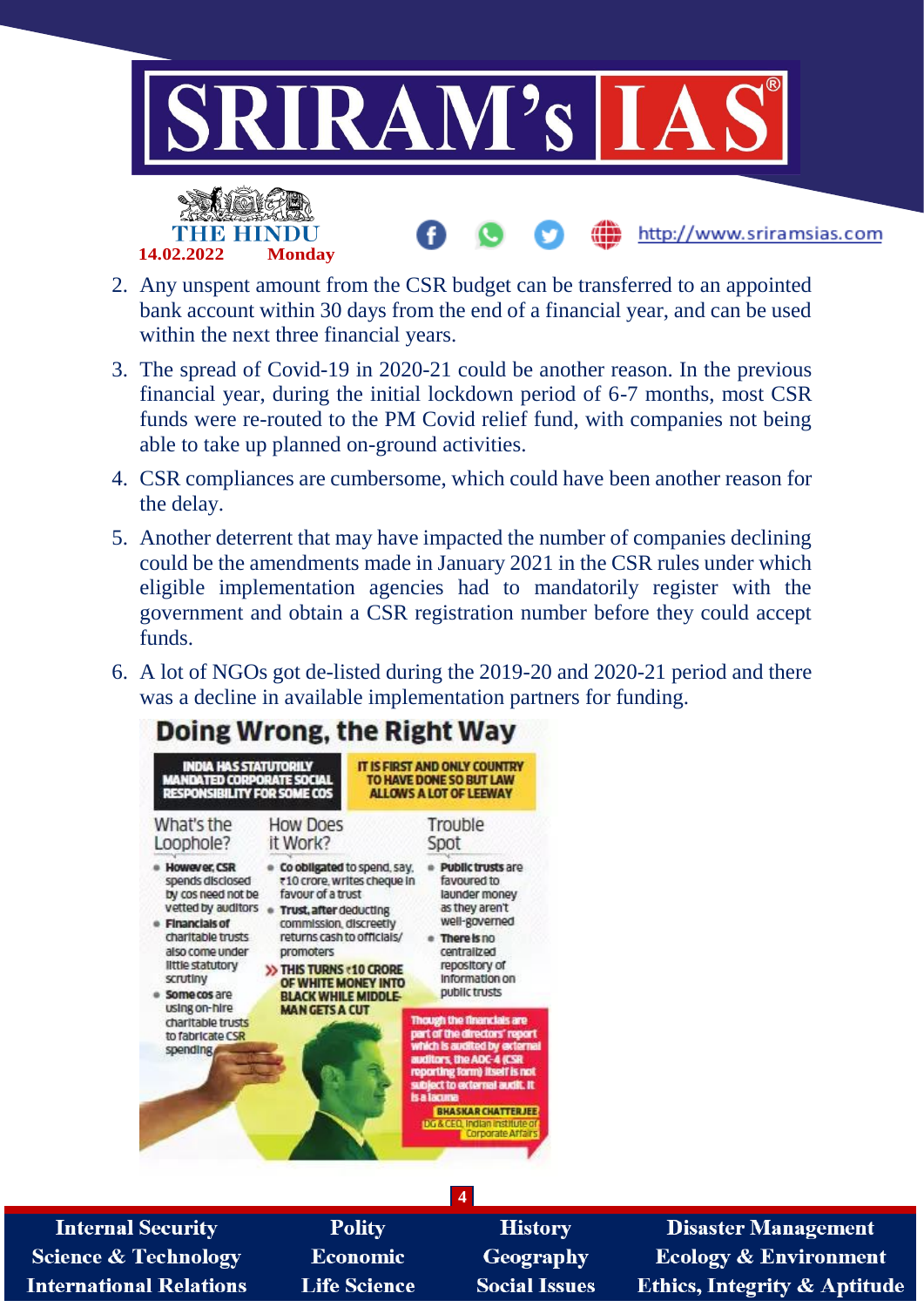

## **Govt okays funds to modernise police force**

**14.02.2022 Monday**

- 1. A central scheme to modernise and improve police forces in all states and union territories will continue for another five years, the home ministry has said. The umbrella scheme of Modernisation of State Police Forces (MPF) has been approved for the period 2021-22 to 2025-26.
- 2. Under the MPF scheme, provision has been made for internal security, law and order, adoption of modern technology by police, assisting states and union territories for narcotics control and "strengthening the criminal justice system by developing a robust forensic set-up in the country.
- 3. The other salient feature of the scheme is to develop operationally independent high-quality forensic sciences facilities to aid scientific and timely investigation through the modernisation of resources.

## **e-Rupi limit hike to promote offline payments**

- 1. The increase in the e-Rupi voucher cap to ₹1 lakh will boost digital payments in the offline mode and allow direct benefit transfers without having to have a bank account, experts said.
- 2. The Reserve Bank of India (RBI) increased the cap on e-Rupi vouchers issued by the government to ₹1 lakh per voucher from ₹10,000 and allowed one voucher to be used multiple times until fully redeemed.
- 3. Launched in August 2021 as a cashless payment product, e-Rupi vouchers allow users to redeem them without a card, digital payments app or internet banking access at select merchants.



| <b>Internal Security</b>        | <b>Polity</b>       | <b>History</b>       | <b>Disaster Management</b>              |
|---------------------------------|---------------------|----------------------|-----------------------------------------|
| <b>Science &amp; Technology</b> | <b>Economic</b>     | Geography            | <b>Ecology &amp; Environment</b>        |
| <b>International Relations</b>  | <b>Life Science</b> | <b>Social Issues</b> | <b>Ethics, Integrity &amp; Aptitude</b> |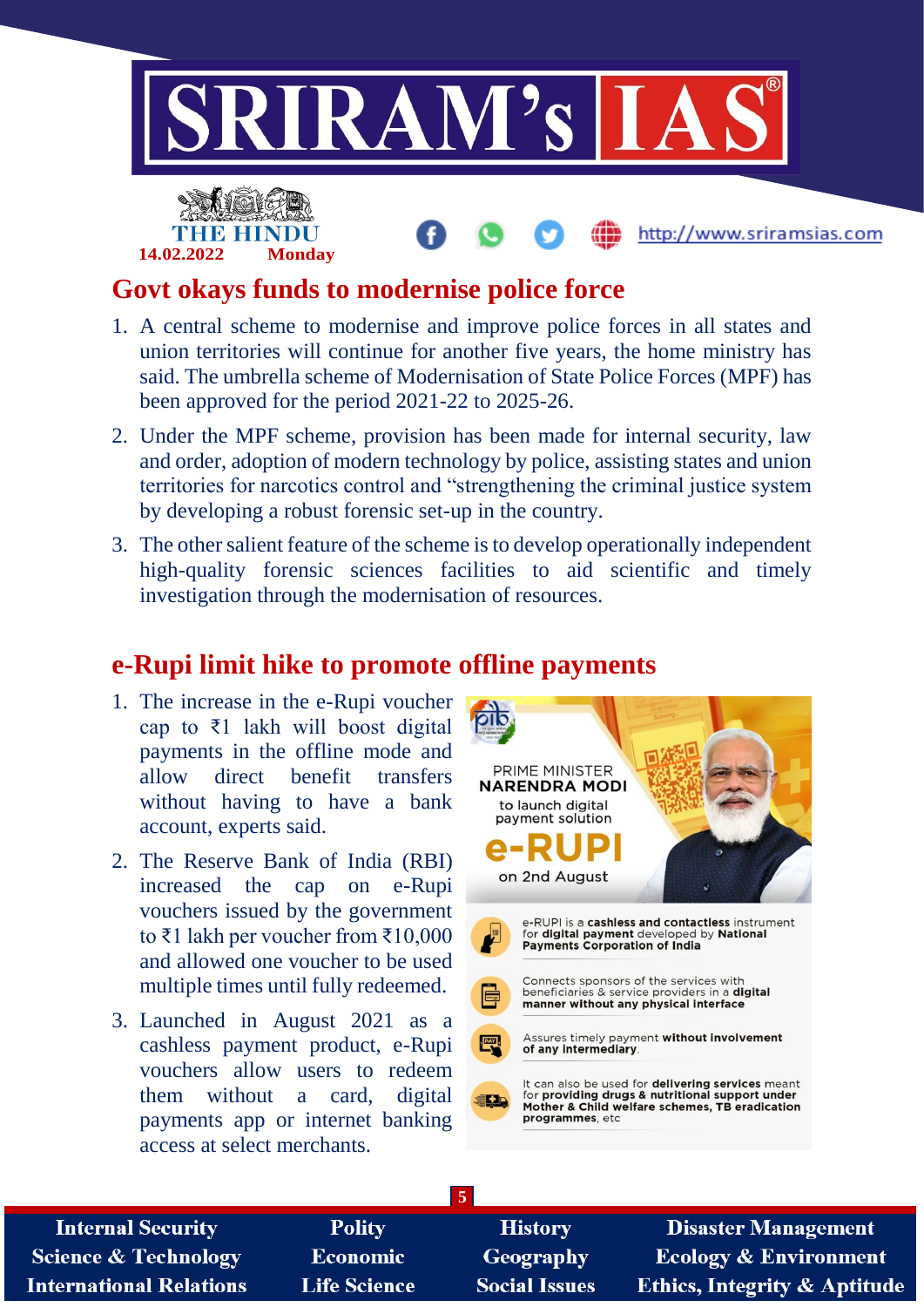

4. It will ensure better digital delivery of benefits of the central and state government schemes to the beneficiaries. Hence, it is likely to play a major role in strengthening direct benefit transfer (DBT) to citizens at the last mile, making it more transparent.

#### **Salient features:**

- 1. The e-RUPI is a QR code or SMS string-based e-Voucher, which is delivered to the mobile of the beneficiaries. The users of this seamless mechanism will be able to redeem the voucher without a card, digital payments app or internet banking access, at the service provider.
- 2. The e-Rupi does not require beneficiaries to have a bank account.
- 3. Another advantage is that it works on basic phones and can be used by people who do not own smartphones or are in places that don't have an internet connection, thereby promoting offline payments.
- 4. Experts said that in addition to vouchers issued by the government, extending this new cap to other business-to-consumer use-cases should also be

considered by improving the acquiring infrastructure for e-Rupi and integrating it with existing point of sale (PoS) systems.

- 5. This will also encourage its use by private corporates and for other customer segments as well, such as larger value corporate gifting, transit/payroll/student cards, forex travel cards, among others.
- 6. e-Rupi's key benefit for governments is in enabling penetration among the unbanked and feature phone



users, allowing issues without needing the recipient's bank account or KYC.

| <b>Internal Security</b>        | <b>Polity</b>       | <b>History</b>       | <b>Disaster Management</b>              |
|---------------------------------|---------------------|----------------------|-----------------------------------------|
| <b>Science &amp; Technology</b> | Economic            | <b>Geography</b>     | <b>Ecology &amp; Environment</b>        |
| <b>International Relations</b>  | <b>Life Science</b> | <b>Social Issues</b> | <b>Ethics, Integrity &amp; Aptitude</b> |